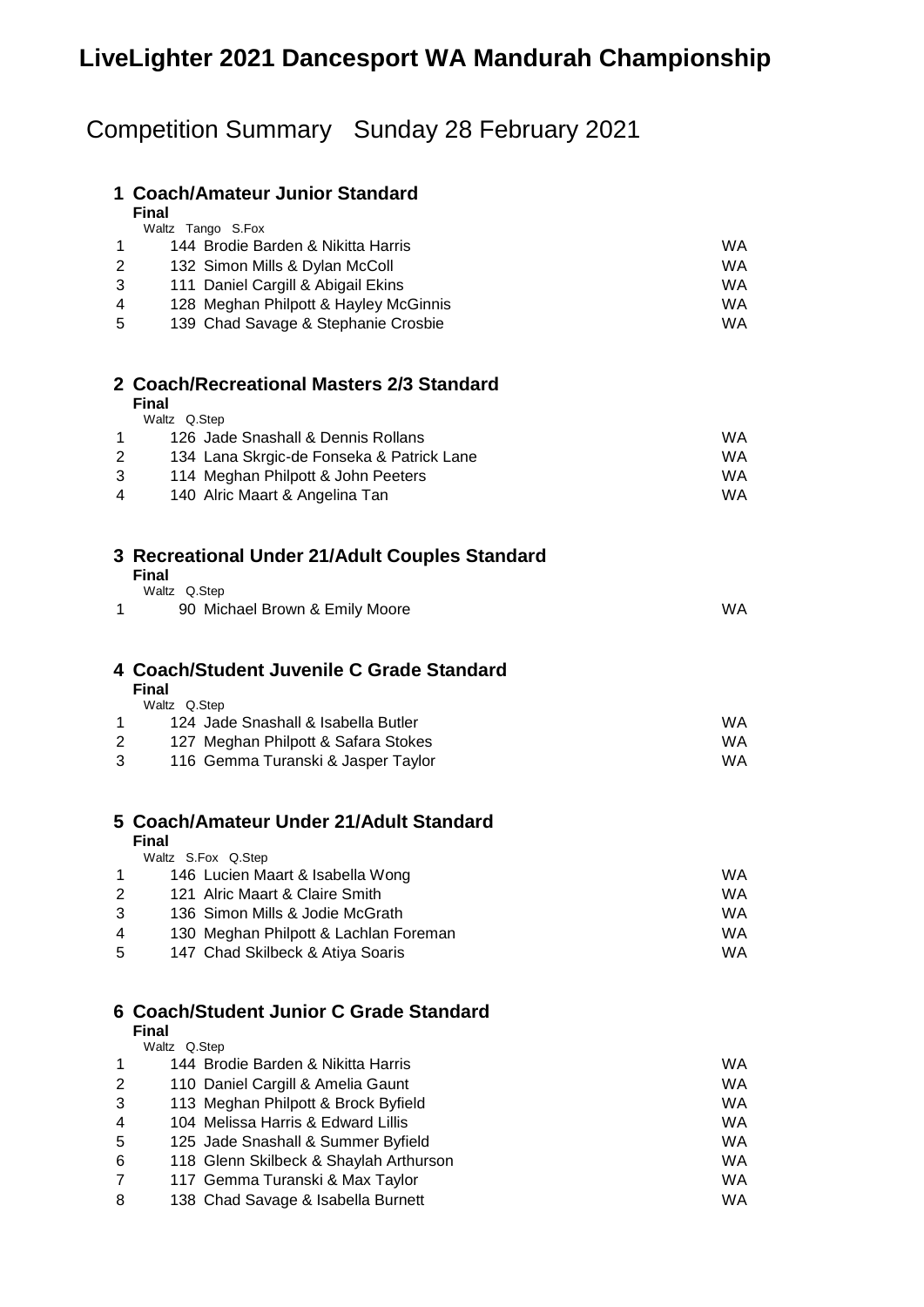# **Coach/Recreational Under 21/Adult Standard**

**Final** ……<br>Waltz O.Step

|   | wait volu |                                              |     |
|---|-----------|----------------------------------------------|-----|
|   |           | 101 Lana Skrgic-de Fonseka & Massimo Moretti | WA. |
|   |           | 129 Meghan Philpott & Michael Brown          | WA. |
| 3 |           | 133 Glenn Skilbeck & Emily Moore             | WA. |
| 4 |           | 153 Adam Penn & Annette Bradley              | WA. |

# **Coach/Student Juvenile C Grade New Vogue**

|   | <b>Final</b>                        |     |
|---|-------------------------------------|-----|
|   | Merr. E3Step                        |     |
|   | 124 Jade Snashall & Isabella Butler | WA  |
| 2 | 127 Meghan Philpott & Safara Stokes | WA. |
| 3 | 116 Gemma Turanski & Jasper Taylor  | WA. |

# **Coach/Recreational Masters 1 New Vogue**

**Final**

|    | Merr.<br>T.ette                      |     |
|----|--------------------------------------|-----|
|    | 119 Glenn Skilbeck & Toni Hartnett   | WA  |
| 2  | 135 Alric Maart & Kathy Moore        | WA. |
|    | 105 Jack Johnson & Lisa Engstrom     | WA. |
| 4  | 112 Daniel Cargill & Dianelle Ekins  | WA. |
| 5. | 149 Chad Skilbeck & Marnik Makalande | WA. |

# **Coach/Student Junior C Grade New Vogue**

**Final**

| E3Step |
|--------|
|        |

| $\overline{1}$  | 104 Melissa Harris & Edward Lillis     | WA.       |
|-----------------|----------------------------------------|-----------|
| $\overline{2}$  | 110 Daniel Cargill & Amelia Gaunt      | <b>WA</b> |
| 2               | 125 Jade Snashall & Summer Byfield     | <b>WA</b> |
| $\overline{4}$  | 113 Meghan Philpott & Brock Byfield    | WA.       |
| $5\overline{)}$ | 150 Joshua Rule & Mia-Lea Rossi        | WA.       |
| 6               | 118 Glenn Skilbeck & Shaylah Arthurson | <b>WA</b> |
| $\overline{7}$  | 117 Gemma Turanski & Max Taylor        | WA.       |
| 8               | 138 Chad Savage & Isabella Burnett     | WA.       |

# **Coach/Recreational Masters 2/3 New Vogue**

**Final**

| Merr.<br>T.ette                    |     |
|------------------------------------|-----|
| 126 Jade Snashall & Dennis Rollans | WA  |
| 114 Meghan Philpott & John Peeters | WA. |
| 140 Alric Maart & Angelina Tan     | WA. |
|                                    |     |

# **Coach/Recreational Under 21/Adult New Vogue**

**Final**

| Swi.W Char.                         |     |
|-------------------------------------|-----|
| 133 Glenn Skilbeck & Emily Moore    | WA. |
| 153 Adam Penn & Annette Bradley     | WA. |
| 129 Meghan Philpott & Michael Brown | WA  |

# **Coach/Student Juvenile Open New Vogue**

| Swi.W T.ette G.Tap                  |    |
|-------------------------------------|----|
| 124 Jade Snashall & Isabella Butler | WA |
| 109 Meghan Philpott & Blake Taaffe  | WA |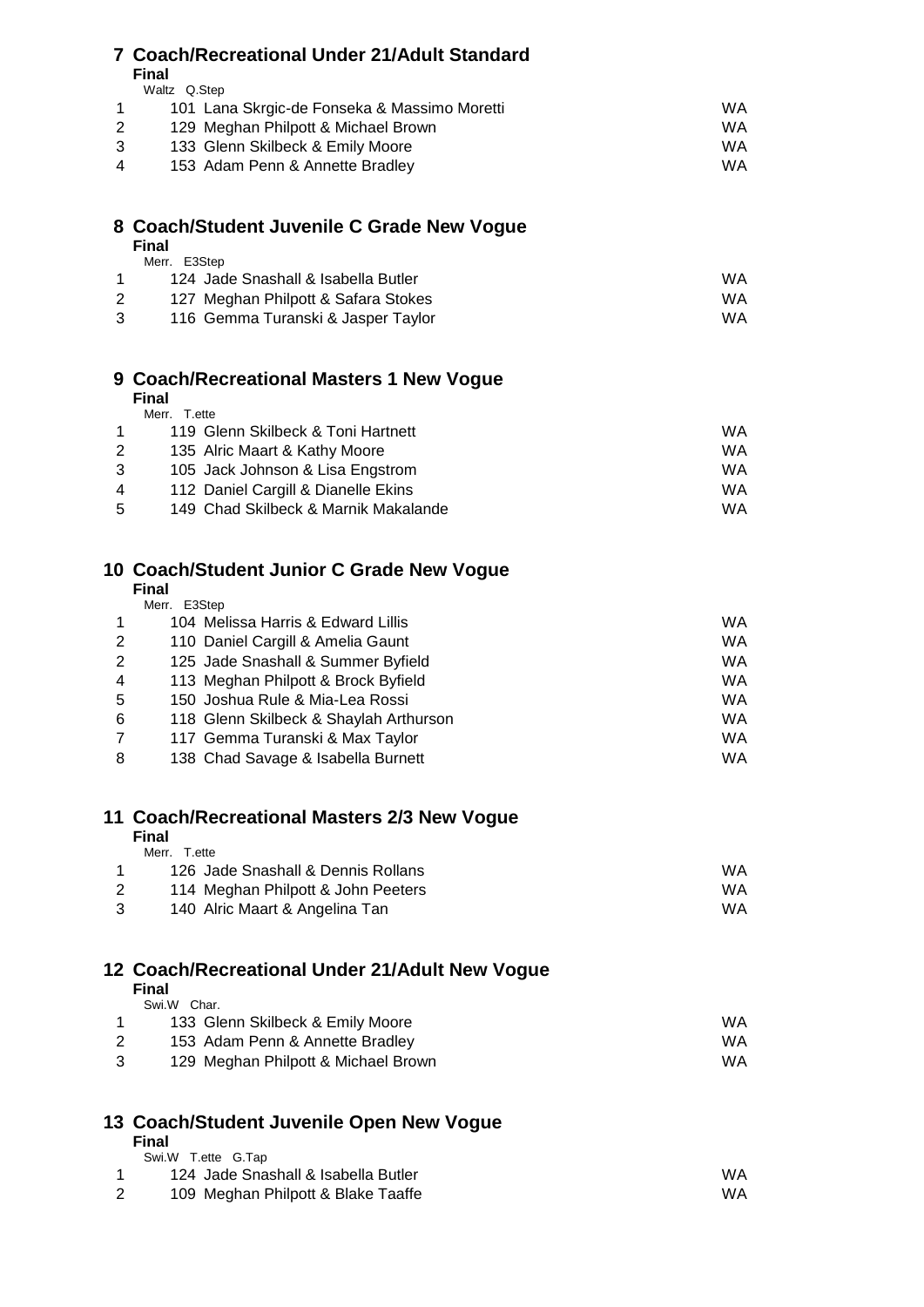### **Coach/Student Junior Open New Vogue**

**Final** T.L.W. Car. T.Ter.

| .                                     |    |
|---------------------------------------|----|
| 128 Meghan Philpott & Hayley McGinnis | WA |
| 132 Simon Mills & Dylan McColl        | WA |
| 145 Joshua Rule & Nikitta Harris      | WA |
| 111 Daniel Cargill & Abigail Ekins    | WA |
|                                       |    |

### **Coach/Recreational Under 21/Adult Latin**

|                | <b>Final</b> |                                              |    |
|----------------|--------------|----------------------------------------------|----|
|                | Samba        | Jive                                         |    |
|                |              | 101 Lana Skrgic-de Fonseka & Massimo Moretti | WA |
| 2              |              | 133 Glenn Skilbeck & Emily Moore             | WA |
| 3              |              | 129 Meghan Philpott & Michael Brown          | WA |
| $\overline{4}$ |              | 120 Caesar Chong & Melissa Gall              | WA |
|                |              |                                              |    |

### **Coach/Recreational Masters 2/3 Latin**

| <b>Final</b>                              |     |
|-------------------------------------------|-----|
| CCC Jive                                  |     |
| 126 Jade Snashall & Dennis Rollans        | WA  |
| 134 Lana Skrgic-de Fonseka & Patrick Lane | WA. |
| 114 Meghan Philpott & John Peeters        | WA. |

| 17 Recreational Under 21/Adult Couples Latin |  |
|----------------------------------------------|--|
| Final                                        |  |

| .        |                                |    |
|----------|--------------------------------|----|
| CCC Jive |                                |    |
|          | 90 Michael Brown & Emily Moore | WA |

# **Coach/Student Juvenile C Grade Latin**

**Final**

|  | dent Juvenile C Grade Latin |  |
|--|-----------------------------|--|
|  |                             |  |

|   | Samba Rumba                            |    |
|---|----------------------------------------|----|
|   | 142 Lana Skrgic-de Fonseka & Zya Coote | WA |
| 2 | 124 Jade Snashall & Isabella Butler    | WA |
| 3 | 127 Meghan Philpott & Safara Stokes    | WA |
| 4 | 152 Lucas Haas & Velina Klyots         | WA |
| 5 | 116 Gemma Turanski & Jasper Taylor     | WA |

#### **Coach/Student Junior C Grade Latin Final**

|   | н шаг                                  |    |
|---|----------------------------------------|----|
|   | Samba Rumba                            |    |
|   | 144 Brodie Barden & Nikitta Harris     | WA |
| 2 | 104 Melissa Harris & Edward Lillis     | WA |
| 3 | 110 Daniel Cargill & Amelia Gaunt      | WA |
| 4 | 113 Meghan Philpott & Brock Byfield    | WA |
| 5 | 125 Jade Snashall & Summer Byfield     | WA |
| 6 | 118 Glenn Skilbeck & Shaylah Arthurson | WA |
| 7 | 117 Gemma Turanski & Max Taylor        | WA |
| 8 | 138 Chad Savage & Isabella Burnett     | WA |

# **Coach/Amateur Under 21/Adult Latin**

#### **Final** Samba Rumba Jive 1 146 Lucien Maart & Isabella Wong **WA** WA 143 Simon Mills & Emelia Kontaratos WA 147 Chad Skilbeck & Atiya Soaris WA 130 Meghan Philpott & Lachlan Foreman WA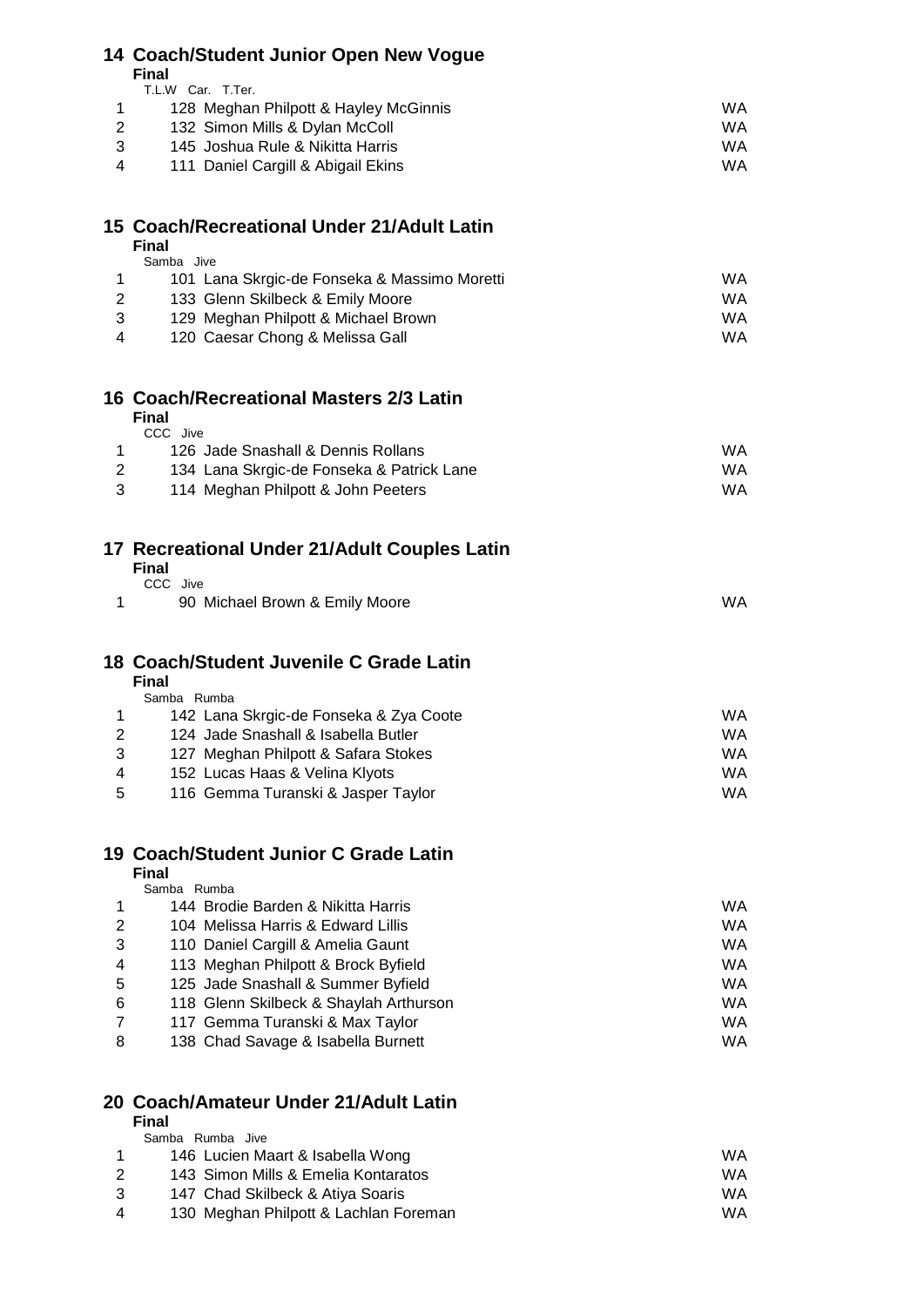# **Coach/Recreational Masters 1 Latin**

**Final** CCC Jive

|   | 119 Glenn Skilbeck & Toni Hartnett   | WA. |
|---|--------------------------------------|-----|
|   | 135 Alric Maart & Kathy Moore        | WA. |
| 3 | 149 Chad Skilbeck & Marnik Makalande | WA. |
| 4 | 112 Daniel Cargill & Dianelle Ekins  | WA. |
|   |                                      |     |

108 Joanne De Jager & Anna Huynh WA

### **Coach/Amateur Masters 1 Standard Final**

| Waltz S.Fox Q.Step              |     |
|---------------------------------|-----|
| 106 Brodie Barden & Letty Lai   | WA  |
| 102 Callum Hawes & Sarah Galvin | WA. |

# **Juvenile/Junior Special Ability Standard**

#### **Final** …...<br>Waltz O.Step

| $\cdots$                               |     |
|----------------------------------------|-----|
| 175 Harrison Sturcke & Mary Rule       | WA. |
| 174 Meghan Philpott & Nirvana Skilbeck | WA. |

# **Coach/Amateur Masters 2/3 Standard**

**Final**

|    | Final |                                        |    |
|----|-------|----------------------------------------|----|
|    |       | Waltz S.Fox Q.Step                     |    |
|    |       | 107 Darryl Davenport & Deborah Hegarty | WA |
| 2  |       | 151 Simon Mills & Joan Zhong           | WA |
| 3  |       | 103 Joanne De Jager & Peter Davies     | WA |
| 4  |       | 131 Meghan Philpott & Leigh Campbell   | WA |
| -5 |       | 122 Adam Penn & Gail Stewart           | WA |

# **Under 21/Adult/Masters Vision Impaired Standard**

### **Final**

| Waltz Q.Step                    |           |
|---------------------------------|-----------|
| 182 Trevor Kidd & Kerry Cameron | WA        |
| 180 Melissa Gall & Bridie Cole  | <b>WA</b> |
| 181 Peter Bond & Deborah Kazich | WA        |

#### **Coach/Recreational Masters 1 Standard Final**

|   | rınaı                                |    |
|---|--------------------------------------|----|
|   | Waltz Q.Step                         |    |
|   | 135 Alric Maart & Kathy Moore        | WA |
| 2 | 119 Glenn Skilbeck & Toni Hartnett   | WA |
| 3 | 105 Jack Johnson & Lisa Engstrom     | WA |
| 4 | 149 Chad Skilbeck & Marnik Makalande | WA |
| 5 | 112 Daniel Cargill & Dianelle Ekins  | WA |
|   |                                      |    |

# **Coach/Student Juvenile Open Standard**

| Waltz S.Fox Q.Step                  |    |
|-------------------------------------|----|
| 124 Jade Snashall & Isabella Butler | WA |
| 109 Meghan Philpott & Blake Taaffe  | WA |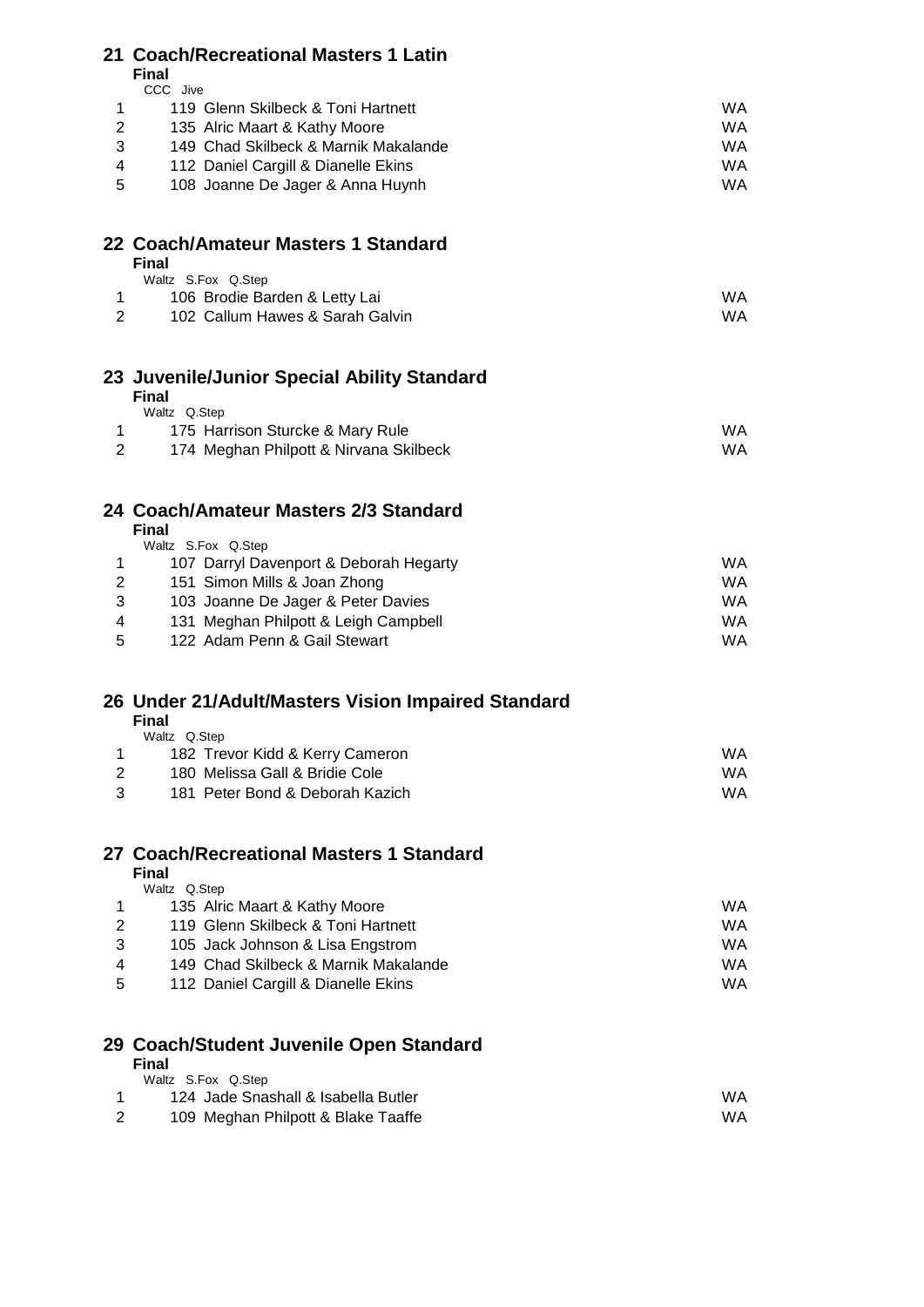# **Under 21/Adult Special Ability Standard**

**Final**  $\bigcap$  Step

|                | wall volu |                                             |    |
|----------------|-----------|---------------------------------------------|----|
|                |           | 169 Collette Howard & Cassie Duncan         | WA |
| $\mathbf{2}$   |           | 172 Joanne De Jager & Madeleine Gothard-Fox | WA |
| 3              |           | 170 Collette Howard & Sian Semark           | WA |
| $\overline{4}$ |           | 177 Darryl Davenport & Sarah Wardle         | WA |
| 5              |           | 163 Ian Powell & Rachel Parker              | WA |
| 6              |           | 168 Caesar Chong & Shanthi Fielding         | WA |
|                |           | 173 Gavin Smith & Rebecca Turner            | WA |
|                |           |                                             |    |

### **Junior C Grade Restricted Syllabus Standard Final**

| Waltz Q.Step                    |     |
|---------------------------------|-----|
| 23 Brock Byfield & Amelia Gaunt | WA. |
| 24 Max Taylor & Summer Byfield  | WA. |

### **Masters Special Ability Standard**

|                | <b>Final</b> |                                            |    |  |
|----------------|--------------|--------------------------------------------|----|--|
|                | Waltz Q.Step |                                            |    |  |
|                |              | 161 Chad Savage & Candice Raphael          | WA |  |
| 2              |              | 162 Peter Hegarty & Ashlea Armstrong       | WA |  |
| 3              |              | 160 Martin Van der Poel & Caroline Thomson | WA |  |
| $\overline{4}$ |              | 165 Jarrod Doe & Collette Howard           | WA |  |
| -5             |              | 167 Joanne De Jager & Helen Ma             | WA |  |
| 6              |              | 166 Collette Howard & Emma Povee           | WA |  |

# **Coach/Amateur Masters 1/2/3 New Vogue**

| Final |                   |  |
|-------|-------------------|--|
|       | T.L.W Merr. G.Tap |  |

|   | 131 Meghan Philpott & Leigh Campbell | WA. |
|---|--------------------------------------|-----|
|   | 148 Chad Skilbeck & Monique Taylor   | WA. |
| 3 | 122 Adam Penn & Gail Stewart         | WA. |

### **Juvenile/Junior Special Ability New Vogue**

#### **Final** Merr. E3Step

| $IVICII.$ LJULGU                       |     |
|----------------------------------------|-----|
| 174 Meghan Philpott & Nirvana Skilbeck | WA. |
| 175 Harrison Sturcke & Mary Rule       | WA. |

# **Under 21/Adult/Masters Vision Impaired New Vogue**

|   | <b>Final</b> |                                 |    |
|---|--------------|---------------------------------|----|
|   | Merr. E3Step |                                 |    |
|   |              | 181 Peter Bond & Deborah Kazich | WA |
| 2 |              | 180 Melissa Gall & Bridie Cole  | WA |
|   |              |                                 |    |
|   |              | _ _ _ _ _ _ _ _                 |    |

### **Coach/Amatuer Under 21/Adult New Vogue**

#### **Final** Swi.W Char. LaBom 146 Lucien Maart & Isabella Wong WA 2 136 Simon Mills & Jodie McGrath WA 147 Chad Skilbeck & Atiya Soaris WA 130 Meghan Philpott & Lachlan Foreman WA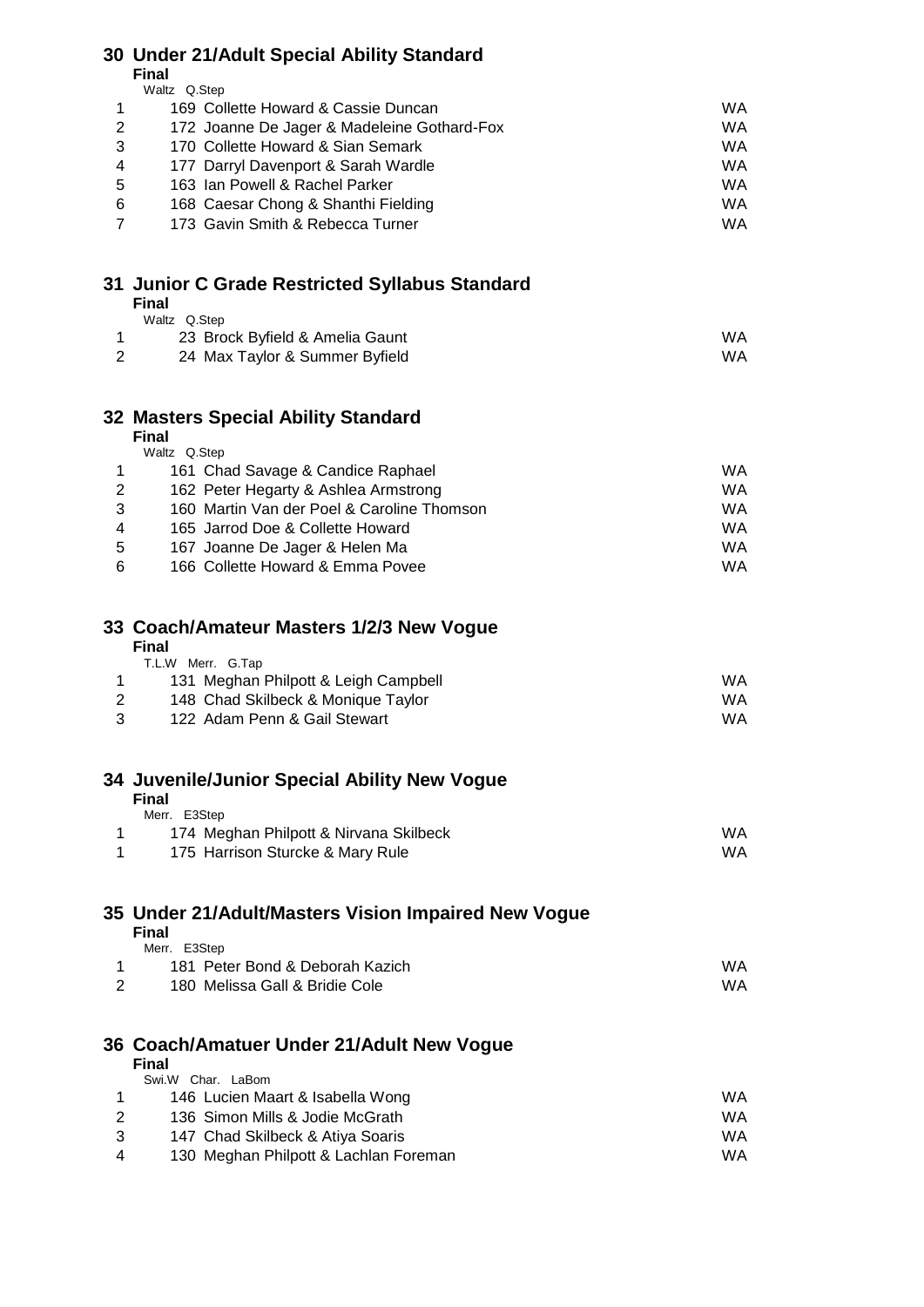# **Under 21/Adult Special Ability New Vogue**

**Final**

|  | WA                                                                                                                                                                                                               |
|--|------------------------------------------------------------------------------------------------------------------------------------------------------------------------------------------------------------------|
|  | WA                                                                                                                                                                                                               |
|  | WA                                                                                                                                                                                                               |
|  | WA                                                                                                                                                                                                               |
|  | WA                                                                                                                                                                                                               |
|  | Merr. E3Step<br>170 Collette Howard & Sian Semark<br>169 Collette Howard & Cassie Duncan<br>172 Joanne De Jager & Madeleine Gothard-Fox<br>163 Ian Powell & Rachel Parker<br>177 Darryl Davenport & Sarah Wardle |

#### **Masters Special Ability New Vogue Final**

|   | ннан  |                                            |    |
|---|-------|--------------------------------------------|----|
|   | Merr. | E3Step                                     |    |
|   |       | 161 Chad Savage & Candice Raphael          | WA |
| 2 |       | 165 Jarrod Doe & Collette Howard           | WA |
| 3 |       | 166 Collette Howard & Emma Povee           | WA |
| 4 |       | 162 Peter Hegarty & Ashlea Armstrong       | WA |
| 5 |       | 160 Martin Van der Poel & Caroline Thomson | WA |

#### **Junior C Grade Restricted Syllabus New Vogue Final**

| Final                           |           |
|---------------------------------|-----------|
| Merr. E3Step                    |           |
| 23 Brock Byfield & Amelia Gaunt | <b>WA</b> |
| 24 Max Taylor & Summer Byfield  | WA.       |

#### **Juvenile/Junior Special Ability Latin Final**

| CCC Samba                              |     |
|----------------------------------------|-----|
| 175 Harrison Sturcke & Mary Rule       | WA. |
| 174 Meghan Philpott & Nirvana Skilbeck | WA. |

#### **Coach/Amatuer Masters 1 Latin Final**

| CCC Rumba Jive                     |     |
|------------------------------------|-----|
| 148 Chad Skilbeck & Monique Taylor | WA  |
| 102 Callum Hawes & Sarah Galvin    | WA. |

# **Under 21/Adult/Masters Vision Impaired Latin**

|     | Final                           |    |
|-----|---------------------------------|----|
|     | CCC Samba                       |    |
|     | 182 Trevor Kidd & Kerry Cameron | WA |
|     | 180 Melissa Gall & Bridie Cole  | WA |
| ્રવ | 181 Peter Bond & Deborah Kazich | WA |

# **Coach/Amateur Masters 2/3 Latin**

|   | CCC Rumba Jive                       |     |
|---|--------------------------------------|-----|
|   | 115 Meghan Philpott & Trevor Kidd    | WA  |
|   | 137 Simon Mills & Beverley Bertocchi | WA. |
| 3 | 100 Caesar Chong & Janelle Boston    | WA. |
| 4 | 103 Joanne De Jager & Peter Davies   | WA. |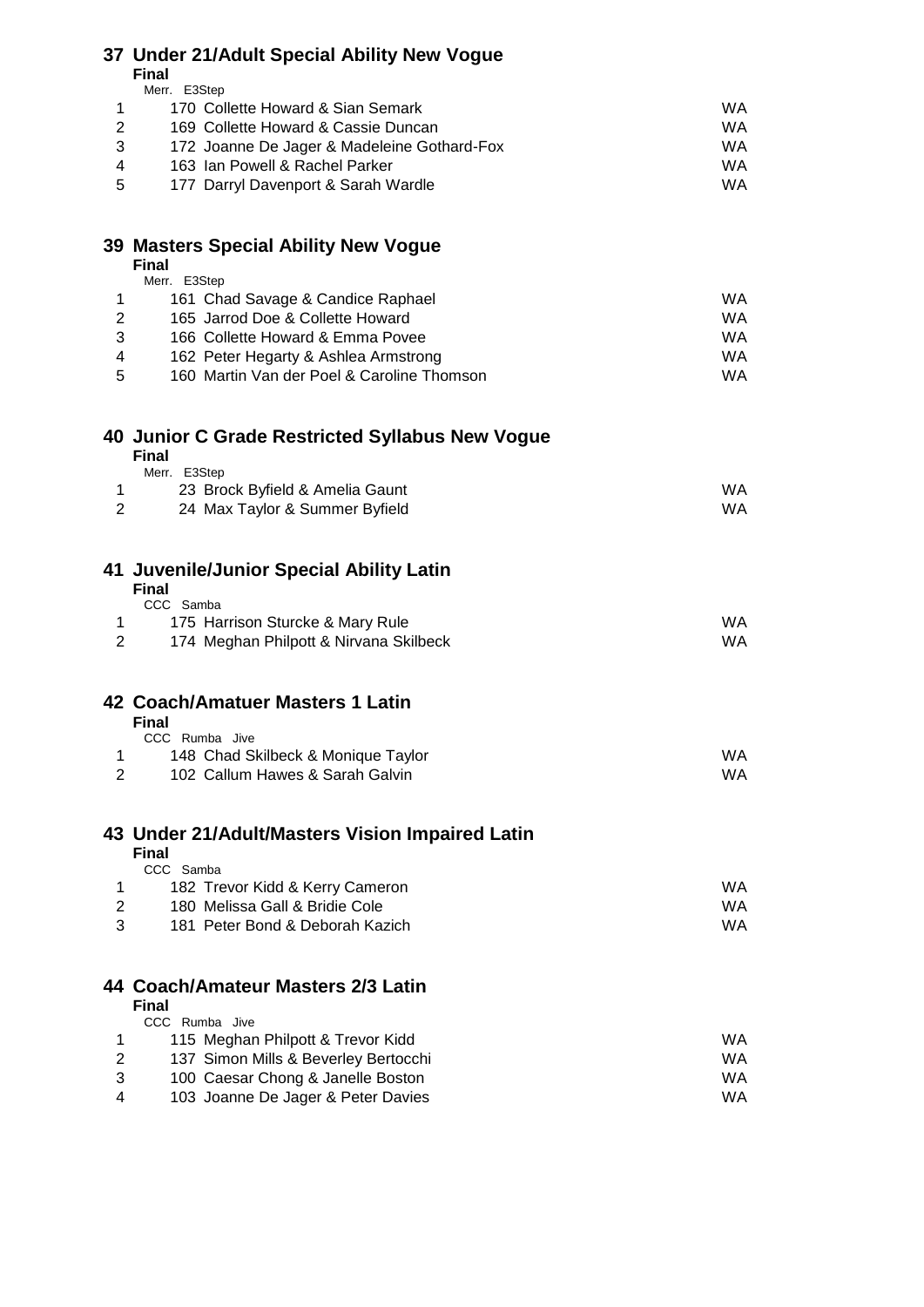# **Coach/Student Junior Open Latin**

**Final**

|                | Samba CCC Jive |                                       |    |
|----------------|----------------|---------------------------------------|----|
|                |                | 144 Brodie Barden & Nikitta Harris    | WA |
| 2              |                | 132 Simon Mills & Dylan McColl        | WA |
| 3              |                | 111 Daniel Cargill & Abigail Ekins    | WA |
| $\overline{4}$ |                | 128 Meghan Philpott & Hayley McGinnis | WA |
| -5             |                | 139 Chad Savage & Stephanie Crosbie   | WA |

#### **Under 21/Adult Special Ability Latin Final**

|   | .                                           |           |
|---|---------------------------------------------|-----------|
|   | CCC Samba                                   |           |
|   | 170 Collette Howard & Sian Semark           | <b>WA</b> |
| 2 | 169 Collette Howard & Cassie Duncan         | WA        |
| 3 | 168 Caesar Chong & Shanthi Fielding         | <b>WA</b> |
| 4 | 172 Joanne De Jager & Madeleine Gothard-Fox | <b>WA</b> |
| 5 | 177 Darryl Davenport & Sarah Wardle         | <b>WA</b> |
| 6 | 163 Ian Powell & Rachel Parker              | <b>WA</b> |
|   | 173 Gavin Smith & Rebecca Turner            | WA        |

# **Junior C Grade Restricted Syllabus Latin**

**Final**  $CCC$   $\frac{1}{2}$ 

| <b>OUG JIVE</b> |                                 |     |
|-----------------|---------------------------------|-----|
|                 | 24 Max Taylor & Summer Byfield  | WA  |
|                 | 23 Brock Byfield & Amelia Gaunt | WA. |

### **Coach/Student Juvenile Open Latin**

|                | <b>Final</b> |                                        |     |
|----------------|--------------|----------------------------------------|-----|
|                |              | Samba CCC Jive                         |     |
|                |              | 142 Lana Skrgic-de Fonseka & Zya Coote | WA  |
| 2              |              | 124 Jade Snashall & Isabella Butler    | WA  |
| -3             |              | 109 Meghan Philpott & Blake Taaffe     | WA. |
| $\overline{4}$ |              | 152 Lucas Haas & Velina Klyots         | WA  |

# **Masters Special Ability Latin**

**Final**

|   | CCC Samba |                                            |    |
|---|-----------|--------------------------------------------|----|
|   |           | 162 Peter Hegarty & Ashlea Armstrong       | WA |
| 2 |           | 167 Joanne De Jager & Helen Ma             | WA |
| 3 |           | 160 Martin Van der Poel & Caroline Thomson | WA |
| 4 |           | 165 Jarrod Doe & Collette Howard           | WA |
| 5 |           | 161 Chad Savage & Candice Raphael          | WA |
| 6 |           | 166 Collette Howard & Emma Povee           | WA |

#### **Teams Match**

|                | Waltz Samba S.Fox LaBom Jive |    |
|----------------|------------------------------|----|
|                | 204 Mixed Ballroom           | WA |
| 2              | 202 Dance Power              | WA |
| 3              | 201 Dancezone WA             | WA |
| $\overline{4}$ | 200 Potter Pals Humphreys    | WA |
| -5             | 205 Star Ballroom            | WA |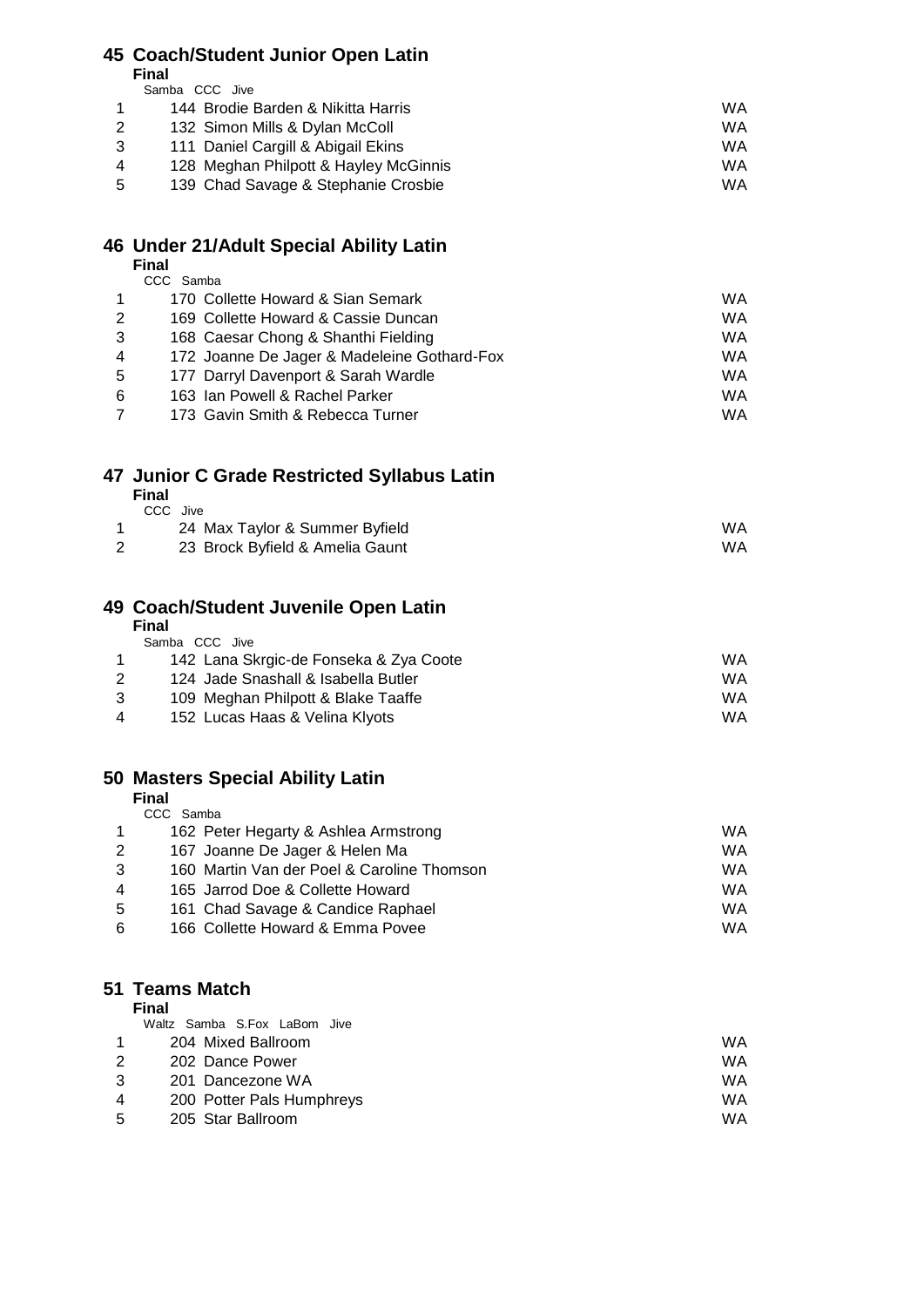### **Junior C Grade Standard**

**Final**  $W$ altz $\cap$ Step

|    | <i>vvalle</i> Q.Olop              |     |
|----|-----------------------------------|-----|
|    | 22 Lucas Potter & Nicola Matthews | WA  |
|    | 23 Brock Byfield & Amelia Gaunt   | WA. |
| -3 | 24 Max Taylor & Summer Byfield    | WA. |

#### **Masters 1/2/3 Open Standard Final**

|               | Waltz Tango V.Waltz S.Fox Q.Step |    |
|---------------|----------------------------------|----|
|               | 80 Joshua Rule & Melissa Harris  | WA |
| 2             | 78 Peter Hegarty & Rona Gartner  | WA |
| $\mathcal{B}$ | 77 Trevor Kidd & Camille Pereira | WA |
| 4             | 79 Jim Watmore & Helen Gee       | WA |
|               |                                  |    |

#### **Juvenile B Grade Standard Final**

| т пат                                     |    |
|-------------------------------------------|----|
| Waltz S.Fox Q.Step                        |    |
| 12 Ares Yin & Grace Dowley                | WA |
| 15 Blake Potter & Indiana Flugge-Williams | WA |

## **Adult Open Standard**

**Final**

|                | Waltz Tango V.Waltz S.Fox Q.Step     |    |
|----------------|--------------------------------------|----|
|                | 40 Cameron Rennie & Rochelle Murdoch | WA |
| $\mathbf{2}$   | 41 Simon Mills & Meghan Philpott     | WA |
| 3              | 29 Harley Spencer & Lucy Mullins     | WA |
| $\overline{4}$ | 34 Aiden Potter & Montana Mann       | WA |
| 5              | 38 Aaron Crawley & Leah Crawley      | WA |
| 6              | 35 James Bardill & Shannon Janes     | WA |

#### **U21/Adult/Masters Class 2 Para Dance Standard Final**

| Waltz Tango S.Fox                        |     |
|------------------------------------------|-----|
| 190 Darryl Davenport & Danielle Stitfall | WA. |
| 192 Simon Mills & Lynley Stewart         | WA. |

## **Juvenile C Grade Standard**

| Final                                   |    |
|-----------------------------------------|----|
| Waltz Q.Step                            |    |
| 13 Theo Van der Merwe & Isabella Mooney | WA |
| 14 Blake Taaffe & Isabella Butler       | WA |

# **Masters 1/2/3 B/C Grade Standard**

|                | <b>Final</b>                          |    |
|----------------|---------------------------------------|----|
|                | Waltz S.Fox Q.Step                    |    |
|                | 78 Peter Hegarty & Rona Gartner       | WA |
| 2              | 77 Trevor Kidd & Camille Pereira      | WA |
| -3             | 75 Jari Kettunen & Catherine Schwartz | WA |
| $\overline{4}$ | 74 Daniel Graham & Jenny Abel         | WA |
| -5             | 79 Jim Watmore & Helen Gee            | WA |
| 6              | 76 Paul Lee & Letty Lai               | WA |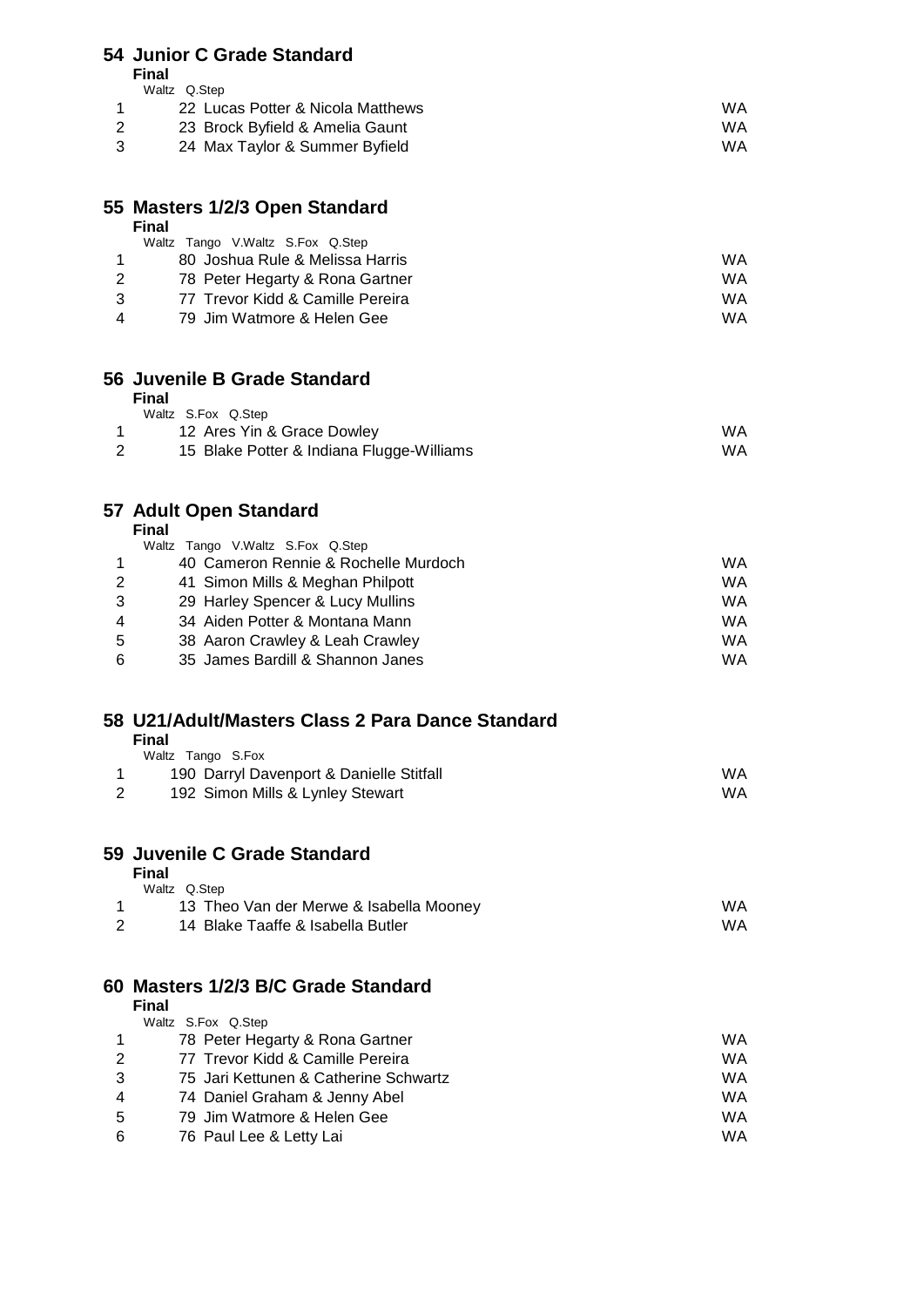|                       | 61 Under 21 Open Standard                              |           |
|-----------------------|--------------------------------------------------------|-----------|
|                       | <b>Final</b>                                           |           |
|                       | Waltz Tango V.Waltz S.Fox Q.Step                       |           |
| 1                     | 29 Harley Spencer & Lucy Mullins                       | WA        |
| $\overline{2}$        | 33 Shay Dowley & Faith Brown                           | WA        |
| 3                     | 34 Aiden Potter & Montana Mann                         | WA        |
| 4                     | 30 Flynn Roughsedge & Elina Ismayilova                 | WA        |
| 5                     | 38 Aaron Crawley & Leah Crawley                        | WA        |
| 6                     | 35 James Bardill & Shannon Janes                       | <b>WA</b> |
|                       | 62 Junior Open Standard                                |           |
|                       | <b>Final</b>                                           |           |
|                       | Waltz Tango V.Waltz S.Fox Q.Step                       |           |
| 1                     | 22 Lucas Potter & Nicola Matthews                      | WA        |
|                       | 63 Juvenile Open Standard                              |           |
|                       | <b>Final</b>                                           |           |
| 1                     | Waltz Tango S.Fox Q.Step<br>12 Ares Yin & Grace Dowley | WA        |
| $\overline{2}$        | 15 Blake Potter & Indiana Flugge-Williams              | <b>WA</b> |
| 3                     | 13 Theo Van der Merwe & Isabella Mooney                | WA        |
| 4                     | 14 Blake Taaffe & Isabella Butler                      | WA        |
|                       |                                                        |           |
|                       | 64 Under 21 B/C Grade Standard                         |           |
|                       | <b>Final</b>                                           |           |
| 1                     | Waltz S.Fox Q.Step<br>33 Shay Dowley & Faith Brown     | WA        |
| $\overline{2}$        | 34 Aiden Potter & Montana Mann                         | WA        |
| 3                     | 30 Flynn Roughsedge & Elina Ismayilova                 | WA        |
| 4                     | 38 Aaron Crawley & Leah Crawley                        | WA        |
| 5                     | 35 James Bardill & Shannon Janes                       | <b>WA</b> |
|                       |                                                        |           |
|                       | 65 Masters B/C Grade New Vogue<br><b>Final</b>         |           |
|                       | Twi.W LaBom Car.                                       |           |
| 1                     | 79 Jim Watmore & Helen Gee                             | WA        |
| $\mathbf{2}^{\prime}$ | 75 Jari Kettunen & Catherine Schwartz                  | WA        |
|                       | 66 Juvenile C Grade New Vogue                          |           |
|                       | Final                                                  |           |
|                       | Merr. E3Step                                           |           |
| 1                     | 12 Ares Yin & Grace Dowley                             | WA        |
| 2                     | 14 Blake Taaffe & Isabella Butler                      | WA        |
| 3                     | 13 Theo Van der Merwe & Isabella Mooney                | WA        |
|                       | 67 Junior C Grade New Vogue                            |           |
|                       | <b>Final</b>                                           |           |

1 23 Brock Byfield & Amelia Gaunt WA

Par.W T.ette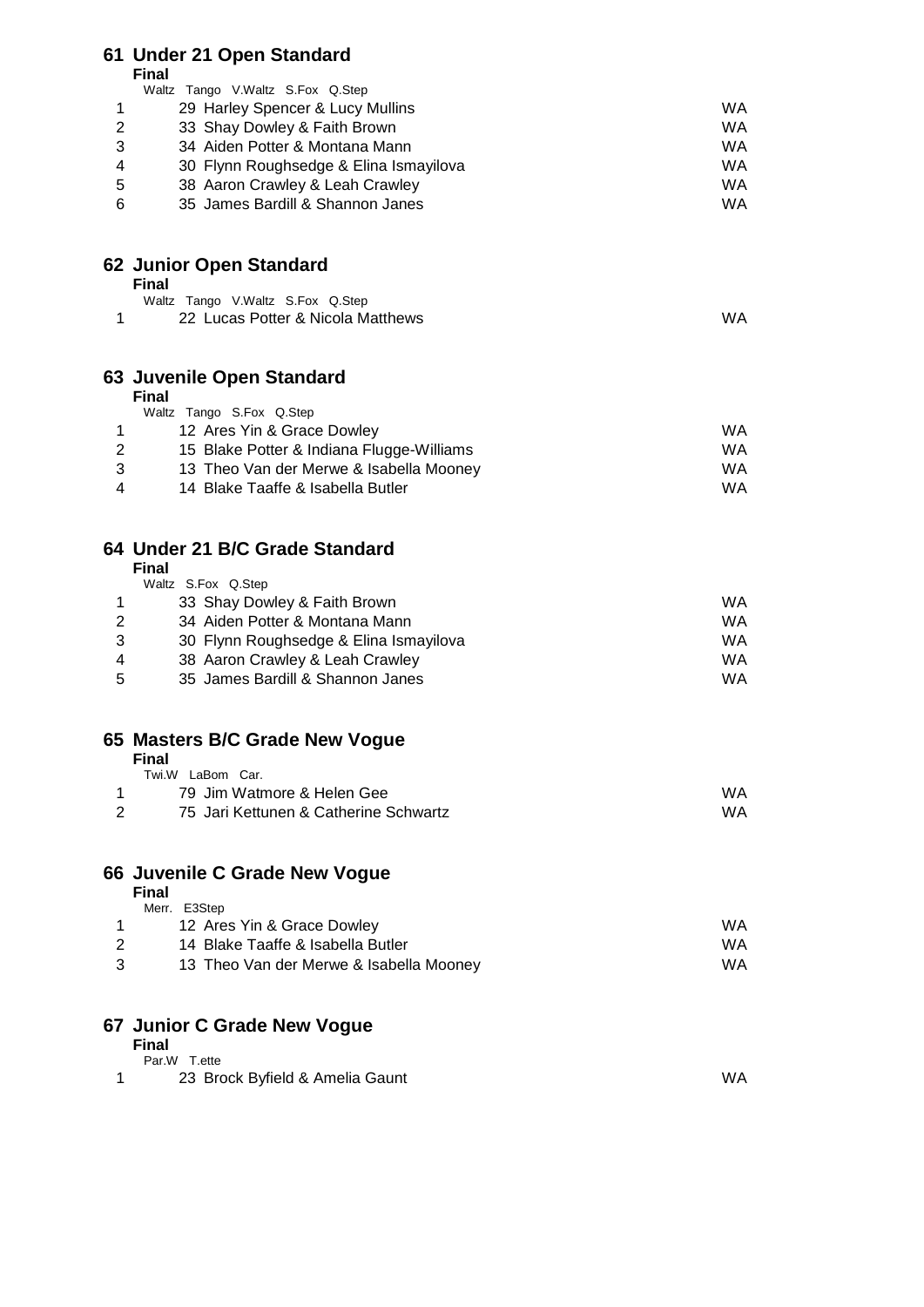# **68 Adult Open New Vogue**

**Final**

|   | .                                        |           |
|---|------------------------------------------|-----------|
|   | Twi.W T.Ter. Ex.Sc. Car. LaBom           |           |
|   | 40 Cameron Rennie & Rochelle Murdoch     | WA.       |
| 2 | 28 Harrison Sturcke & Imogen Sturcke     | WA        |
| 3 | 35 James Bardill & Shannon Janes         | WA        |
| 4 | 34 Aiden Potter & Montana Mann           | WA        |
| 5 | 39 Aaron Crawley & Ruby Kontaratos       | WA.       |
|   | 69 Juvenile Open New Vogue               |           |
|   | <b>Final</b><br>Swi.W Merr. T.ette G.Tap |           |
|   |                                          |           |
| 1 | 12 Ares Yin & Grace Dowley               | WA.       |
| 2 | 14 Blake Taaffe & Isabella Butler        | <b>WA</b> |
| 3 | 13 Theo Van der Merwe & Isabella Mooney  | WA        |

### **70 Under 21 B/C Grade New Vogue**

#### **Final** Twi.W LaBom Car. 1 35 James Bardill & Shannon Janes WA<br>2 34 Aiden Potter & Montana Mann 2 34 Aiden Potter & Montana Mann 3 39 Aaron Crawley & Ruby Kontaratos WA

| 71 Masters 1/2/3 Open New Vogue |  |  |
|---------------------------------|--|--|
| Final                           |  |  |

|    | Luc.W Car. LaBom Ex.Sc. Swi.W   |     |
|----|---------------------------------|-----|
|    | 80 Joshua Rule & Melissa Harris | WA. |
| -2 | 78 Peter Hegarty & Rona Gartner | WA. |
| -3 | 79 Jim Watmore & Helen Gee      | WA. |
|    |                                 |     |

|  | <b>72 Junior Open New Vogue</b> |  |  |  |
|--|---------------------------------|--|--|--|
|--|---------------------------------|--|--|--|

**Final**

| - -------                         |    |
|-----------------------------------|----|
| Luc.W Car. LaBom B.Blues Swi.W    |    |
| 22 Lucas Potter & Nicola Matthews | WA |

### **73 Under 21 Open New Vogue**

#### **Final**

|   | Twi.W T.Ter. Ex.Sc. Car. LaBom       |     |
|---|--------------------------------------|-----|
|   | 28 Harrison Sturcke & Imogen Sturcke | WA. |
|   | 35 James Bardill & Shannon Janes     | WA  |
| 3 | 34 Aiden Potter & Montana Mann       | WA  |
| 4 | 39 Aaron Crawley & Ruby Kontaratos   | WA  |

#### **74 U21/Adult/Masters Class 2 Para Dance New Vogue Final**

| <u>, , , , ,</u>                         |     |
|------------------------------------------|-----|
| Char. LaBom G.Tap                        |     |
| 190 Darryl Davenport & Danielle Stitfall | WA. |
| 192 Simon Mills & Lynley Stewart         | WA. |

### **75 Junior C Grade Latin**

#### **Final** CCC Jive 1 25 Seth Coote & Sienna Fraser WA 2 21 Daniel Samura & Fiona Moores WA 3 22 Lucas Potter & Nicola Matthews WA 4 23 Brock Byfield & Amelia Gaunt WA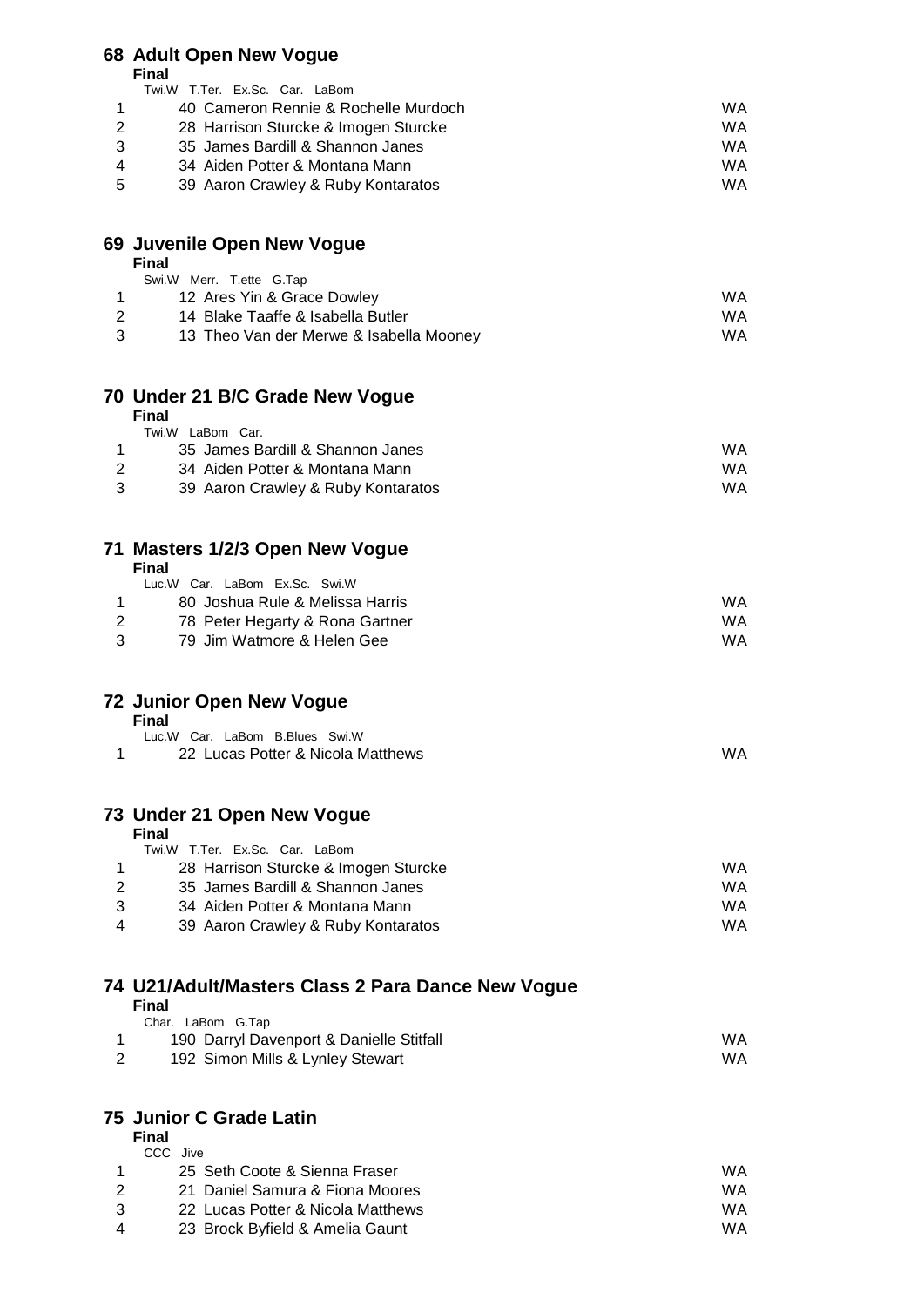## **Juvenile C Grade Latin - Semi**

Heat To 78

#### **Recalled 6 Couples**

|    | UU U     | JIVE                                    |    |
|----|----------|-----------------------------------------|----|
|    | 1 $(14)$ | 13 Theo Van der Merwe & Isabella Mooney | WA |
|    | 2(12)    | 11 Connor McEwan & Lydia Janes          | WA |
|    | 3(12)    | 14 Blake Taaffe & Isabella Butler       | WA |
|    | 4 (10)   | 18 Hansen Qin & Hanna Qin               | WA |
|    | 5(9)     | 19 Allan Tan & Ishani Zhang             | WA |
| 6  | (7)      | 17 Charlie De Brito & Abigail McEwan    | WA |
| 7  | (6)      | 16 Jai Roughsedge & Helena Yang         | WA |
| 8  | (5)      | 10 Hugo Crisp Crow & Xinrui Qiu         | WA |
| 9  | (5)      | 91 Aiden Yeong & Emily Zhang            | WA |
| 10 | (4)      | 20 Oscar Li & Joanna Ma                 | WA |
|    |          |                                         |    |

### **Under 21 B/C Grade Latin**

**Final**

|                | Samba CCC Jive                         |    |
|----------------|----------------------------------------|----|
|                | 29 Harley Spencer & Lucy Mullins       | WA |
| $\overline{2}$ | 33 Shay Dowley & Faith Brown           | WA |
| 3              | 30 Flynn Roughsedge & Elina Ismayilova | WA |
| $\overline{4}$ | 34 Aiden Potter & Montana Mann         | WA |
| 5              | 31 Mitchell Carter & Yulia Ismayilova  | WA |
| 6              | 35 James Bardill & Shannon Janes       | WA |
| 7              | 38 Aaron Crawley & Leah Crawley        | WA |

### **Juvenile C Grade Latin**

| Final | From 76 |  |
|-------|---------|--|
|-------|---------|--|

| $\mathbf 1$ | 13 Theo Van der Merwe & Isabella Mooney | WA  |
|-------------|-----------------------------------------|-----|
| 2           | 14 Blake Taaffe & Isabella Butler       | WA. |
| 3           | 11 Connor McEwan & Lydia Janes          | WA  |
| 4           | 17 Charlie De Brito & Abigail McEwan    | WA  |
| .5          | 18 Hansen Qin & Hanna Qin               | WA. |
| 6           | 19 Allan Tan & Ishani Zhang             | WA  |

## **Masters 1/2/3 C/B Grade Latin**

|   | <b>Final</b>                              |    |
|---|-------------------------------------------|----|
|   | CCC Rumba Jive                            |    |
| 1 | 74 Daniel Graham & Jenny Abel             | WA |
|   | 80 Juvenile B Grade Latin                 |    |
|   | <b>Final</b>                              |    |
|   | Samba CCC Rumba                           |    |
|   | 12 Ares Yin & Grace Dowley                | WA |
| 2 | 15 Blake Potter & Indiana Flugge-Williams | WA |
|   | 81 Masters Open Latin                     |    |
|   | <b>Final</b>                              |    |
|   | Samba CCC Rumba Paso Jive                 |    |
|   | 78 Peter Hegarty & Rona Gartner           | WA |